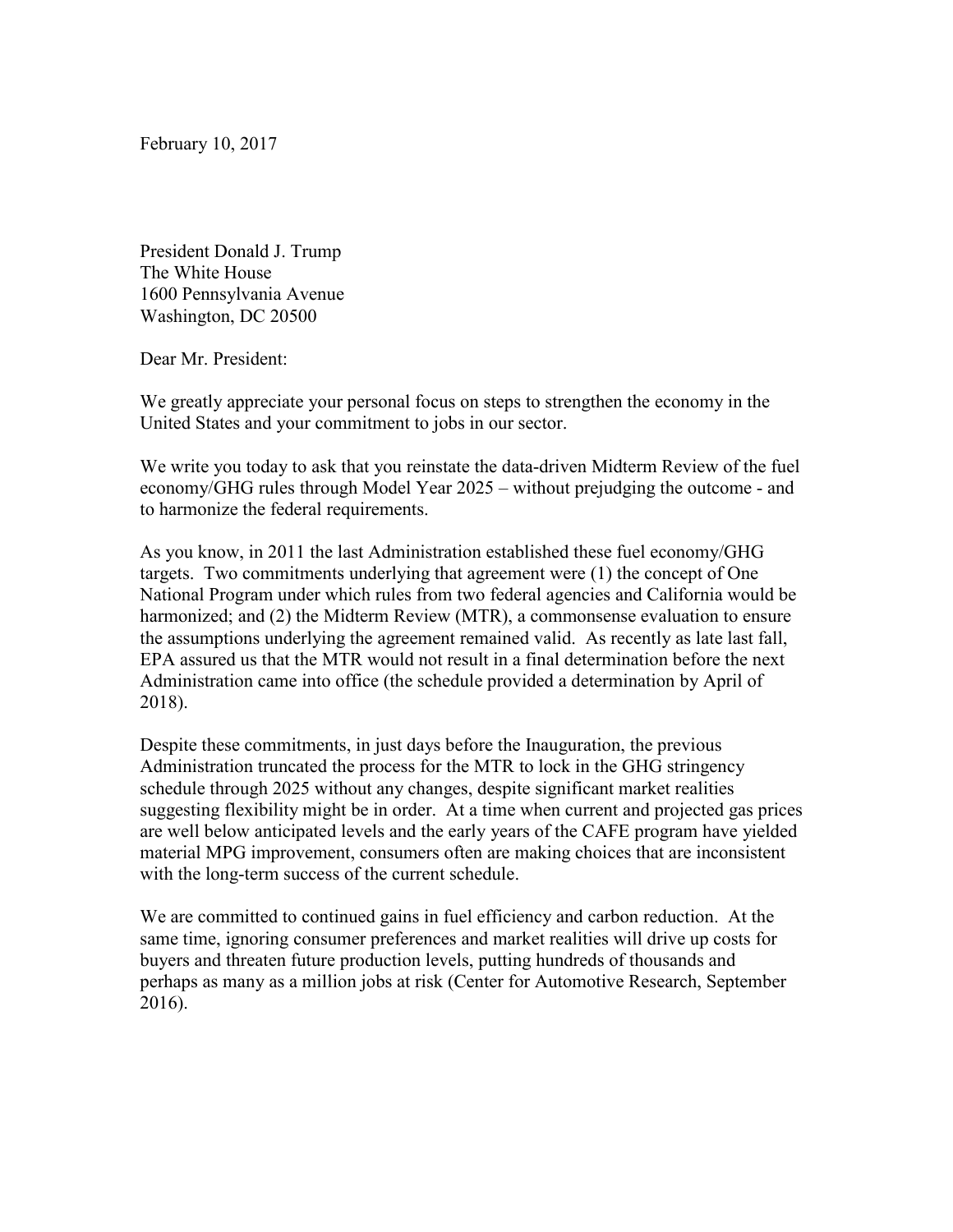Accordingly, we urge your Administration to put the process back on track. A datadriven review – under the originally promised schedule – is necessary to arrive at the maximum feasible fuel economy/GHG standards that appropriately balance environmental progress, safety, affordability and jobs.

Again, thank you for your commitment to smart-regulation, employment and a strong U.S. economy.

Sincerely,

Andrew C. Palmer President and Chief Executive Officer, Aston Martin Lagonda, Ltd.

Ludwig Willisch Head of BMW Group Region Americas

Sergio Marchionne Chief Executive Officer, FCA

Mark Fields President and Chief Executive Officer, Ford Motor Company

Mary T. Barra Chairman and Chief Executive Officer, General Motors Company

Rick Schostek Executive Vice President, Honda North America, Inc.

W. Gerald Flannery President and Chief Executive Officer, Hyundai Motor America

Joe Eberhardt President and Chief Executive Officer, Jaguar Land Rover North America

Michael Sprague Chief Operating Officer and Executive Vice President, Kia Motors America

Masahiro Moro President and Chief Executive Officer, Mazda North American Operations

Dietmar Exler President and Chief Executive Officer, Mercedes-Benz USA, LLC

Ryujiro Kobashi President and Chief Executive Officer, Mitsubishi Motors North America, Inc.